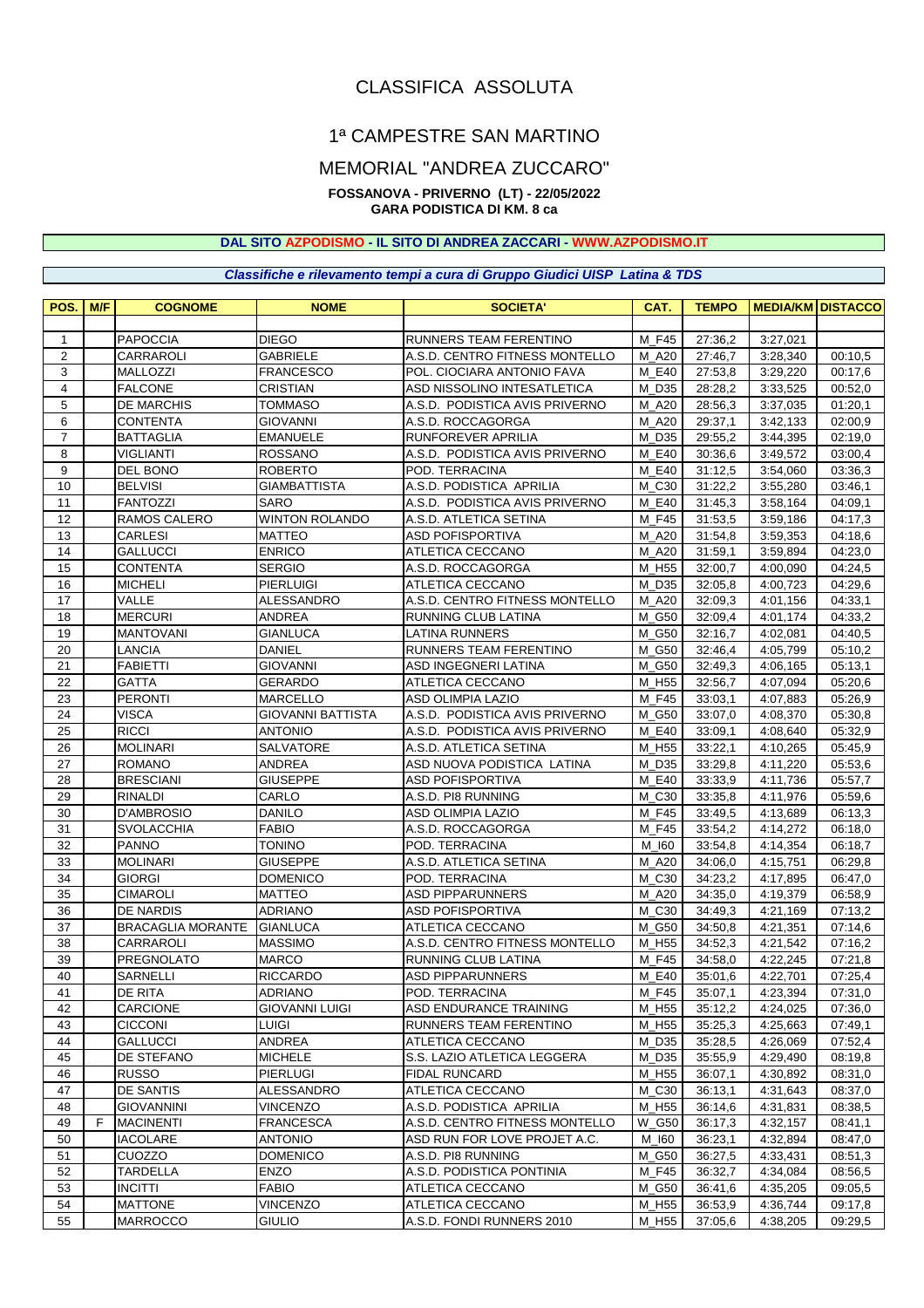| 56         |    | <b>CAPONI</b>                      | <b>DANIELE</b>           | POD. TERRACINA                                                | M F45                | 37:11,5            | 4:38,938              | 09:35,3            |
|------------|----|------------------------------------|--------------------------|---------------------------------------------------------------|----------------------|--------------------|-----------------------|--------------------|
| 57         |    | COTICELLI                          | <b>FABIO</b>             | RUNNING CLUB LATINA                                           | M F45                | 37:13,4            | 4:39,172              | 09:37,2            |
| 58         |    | <b>MANGION</b>                     | <b>FABIO</b>             | A.S.D. CENTRO FITNESS MONTELLO                                | M G50                | 37:22,1            | 4:40,264              | 09:45,9            |
| 59         |    | <b>FALCO</b>                       | <b>GIUSEPPE</b>          | <b>CILENTO RUN</b>                                            | M_G50                | 37:22,7            | 4:40,341              | 09:46,6            |
| 60         |    | <b>BRUNI</b>                       | GIANLUIGI                | ATLETICA CECCANO                                              | M F45                | 37:41,6            | 4:42,702              | 10:05,4            |
| 61         | F. | <b>ANDREOLI</b>                    | <b>ROBERTA</b>           | A.S.D. PODISTICA AVIS PRIVERNO                                | E40<br>W             | 37:43,1            | 4:42,881              | 10:06,9            |
|            |    |                                    |                          |                                                               |                      |                    |                       |                    |
| 62         |    | <b>FIORINI</b>                     | <b>FELICE</b>            | POL. CIOCIARA ANTONIO FAVA                                    | L65<br>M             | 37:48,2            | 4:43,530              | 10:12,1            |
| 63         |    | SCARDELLATO                        | <b>FABIO</b>             | A.S.D. ATLETICA SABAUDIA                                      | M_C30                | 37:52,3            | 4:44,041              | 10:16,2            |
| 64         |    | <b>SESSA</b>                       | PAOLO                    | POD. TERRACINA                                                | M_G50                | 37:55,7            | 4:44,461              | 10:19,5            |
| 65         |    | <b>PIZZUTI</b>                     | <b>MAURO</b>             | ATLETICA CECCANO                                              | M_H55                | 38:00,1            | 4:45,012              | 10:23,9            |
| 66         |    | CECCANO                            | ANGELO                   | A.S.D. CENTRO FITNESS MONTELLO                                | M H55                | 38:10,4            | $\overline{4:}46,305$ | 10:34,3            |
| 67         |    | DI GIOVANNI                        | MARCELLO                 | <b>FIDAL RUNCARD</b>                                          | M E40                | 38:13,7            | $\overline{4:}46,709$ | 10:37,5            |
| 68         |    | <b>IAFRATE</b>                     | AGOSTINO                 | A.S.D. PODISTICA AVIS PRIVERNO                                | M F45                | 38:15,0            | 4:46,874              | 10:38,8            |
| 69         |    | <b>CRESCENZI</b>                   | <b>ANDREA</b>            | ATLETICA CECCANO                                              | M E40                | 38:15,9            | 4:46,981              | 10:39,7            |
| 70         |    | SANGES                             | <b>RICCARDO</b>          | A.S.D. FONDI RUNNERS 2010                                     | M F45                | 38:26,2            | 4:48,281              | 10:50,1            |
| 71         |    | PAPARELLI                          | <b>MAURO</b>             | A.S.D. ROCCAGORGA                                             | M F45                | 38:41,4            | $\overline{4:}50,179$ | 11:05,3            |
| 72         |    | <b>MORETTO</b>                     | <b>STEFANO</b>           | A.S.D. CENTRO FITNESS MONTELLO                                | M_G50                | 38:59,1            | 4:52,382              | 11:22,9            |
| 73         |    | <b>PITUCCIO</b>                    | <b>STELVIO</b>           | <b>FIDAL RUNCARD</b>                                          | M_C30                | 38:59,4            | 4:52,422              | 11:23,2            |
| 74         |    | LUZI                               |                          |                                                               |                      |                    |                       |                    |
|            |    |                                    | <b>ANTONIO</b>           | ATLETICA CECCANO                                              | M 160                | 39:01,0            | 4:52,620              | 11:24,8            |
| 75         |    | LAURETTI                           | PIO                      | ATLETICA CECCANO                                              | M F45                | 39:02,3            | 4:52,789              | 11:26,1            |
| 76         |    | CAPPELLI                           | <b>GUIDO</b>             | A.S.D. PODISTICA PONTINIA                                     | M F45                | 39:05,7            | 4:53,211              | 11:29,5            |
| 77         |    | <b>SUBIACO</b>                     | <b>EMILIO</b>            | <b>ASD TOP TRAIL</b>                                          | M_L65                | 39:13,5            | 4:54,193              | 11:37,4            |
| 78         |    | DI ROSA                            | <b>MASSIMO</b>           | A.S.D. CENTRO FITNESS MONTELLO                                | M G50                | 39:15,9            | 4:54,486              | 11:39,7            |
| 79         |    | LEO                                | <b>MARIO</b>             | ATLETICA CECCANO                                              | M 160                | 39:27,6            | 4:55,954              | 11:51,5            |
| 80         |    | <b>RINALDI</b>                     | LUIGI                    | A.S.D. PODISTICA PONTINIA                                     | M F45                | 39:31,0            | 4:56,375              | 11:54,8            |
| 81         |    | CAFIERO                            | <b>EUGENIO</b>           | A.S.D. ATLETICA LATINA                                        | M E40                | 39:33,6            | 4:56,695              | 11:57,4            |
| 82         |    | <b>NUVOLA</b>                      | <b>PIETRO</b>            | A.S.D. ROCCAGORGA                                             | M F45                | 39:34,7            | 4:56,840              | 11:58,5            |
| 83         |    | ZUFFERLI                           | DANILO                   | A.S.D. PODISTICA AVIS PRIVERNO                                | M E40                | 39:35,7            | 4:56,964              | 11:59.5            |
| 84         |    | SCANAVINI                          | <b>MARCO</b>             | A.S.D. ATLETICA SABAUDIA                                      | M E40                | 39:40,2            | 4:57,519              | 12:04,0            |
| 85         | F  | PORCELLI                           | LORIS                    | A.S.D. ROCCAGORGA                                             | <b>W G50</b>         | 39:43,3            | 4:57,907              | 12:07,1            |
|            |    | <b>BELTRAME</b>                    | <b>FRANCESCO</b>         | <b>FIDAL RUNCARD</b>                                          | M D35                | 39:50,1            |                       | 12:14,0            |
| 86         |    |                                    |                          |                                                               |                      |                    | 4:58,768              |                    |
| 87         |    | ABRUSCATO                          | <b>GIUSEPPE</b>          | ASD OLIMPIA LAZIO                                             | M 160                | 39:53,4            | 4:59,170              | 12:17,2            |
| 88         | F  | <b>FIORINI</b>                     | PAOLA                    | RUNNERS TEAM FERENTINO                                        | <b>W E40</b>         | 39:56,4            | 4:59,554              | 12:20,3            |
| 89         |    | <b>GERASSIMOV</b>                  | <b>GUEORGUI PLAMENO</b>  | A.S.D. CENTRO FITNESS MONTELLO                                | M E40                | 40:02,8            | 5:00,346              | 12:26,6            |
| 90         |    | ZUCCARO                            | <b>FABRIZIO</b>          | A.S.D. PODISTICA AVIS PRIVERNO                                | M D35                | 40:07,2            | 5:00,904              | 12:31,1            |
| 91         |    | ZUCCARO                            | PAOLO                    | A.S.D. PODISTICA AVIS PRIVERNO                                | M F45                | 40:07,4            | 5:00,926              | 12:31,2            |
| 92         | F  | SANTORO                            | LOREDANA                 | A.S.D. PODISTICA AVIS PRIVERNO                                | <b>W E40</b>         | 40:30,7            | 5:03,840              | 12:54,5            |
|            |    |                                    |                          |                                                               |                      |                    |                       |                    |
| 93         |    | <b>SERESINI</b>                    | <b>FRANCESCO</b>         | <b>ASD TORRICE RUNNERS</b>                                    | M F45                | 40:55,0            | 5:06,874              | 13:18,8            |
| 94         |    | COLATO                             | <b>MARIO</b>             |                                                               | M G50                | 40:55,3            |                       | 13:19,1            |
|            |    |                                    |                          | A.S.D. CENTRO FITNESS MONTELLO                                |                      |                    | 5:06,907              |                    |
| 95         | F  | <b>FERRARESE</b>                   | <b>MIRELLA</b>           | A.S.D. ROCCAGORGA                                             | W<br>G50             | 41:10.7            | 5:08,831              | 13:34,5            |
| 96         | F  | <b>IANNICIELLO</b>                 | KARIN                    | <b>FIDAL RUNCARD</b>                                          | C <sub>30</sub><br>W | 41:13,9            | 5:09,239              | 13:37,7            |
| 97         |    | DI LEGGE                           | <b>FABIO</b>             | <b>RUNNING CLUB LATINA</b>                                    | M F45                | 41:30,5            | 5:11,315              | 13:54,4            |
| 98         |    | <b>MICCI</b>                       | <b>MARIANO</b>           | ASD OLIMPIA LAZIO                                             | $M_l$ <sub>60</sub>  | 41:54,4            | 5:14,299              | 14:18,2            |
| 99         |    | CIMAROLI                           | <b>VINCENZO</b>          | A.S.D. ROCCAGORGA                                             | M D35                | 42:01,9            | 5:15,237              | 14:25,7            |
| 100        |    | <b>MAUTI</b>                       | ARMANDO                  | A.S.D. ATLETICA SETINA                                        | M_F45                | 42:10,2            | 5:16,269              | 14:34,0            |
| 101        | F  | <b>GURGONE</b>                     | <b>STEFANIA</b>          | ASD ENDURANCE TRAINING                                        | W_H55                | 42:11,3            | 5:16,418              | 14:35,2            |
| 102        |    | <b>PANFILIO</b>                    | <b>PIETRO</b>            | A.S.D. ATLETICA SETINA                                        | M_G50                | 42:11,5            | 5:16,439              | 14:35,3            |
| 103        |    | <b>CIANGOLA</b>                    | <b>EMANUELE</b>          | RUNNERS TEAM FERENTINO                                        | M F45                | 42:12,7            | 5:16,584              | 14:36,5            |
| 104        |    | LUNGHEO                            | <b>GUERINO</b>           | RUNNERS TEAM FERENTINO                                        | M_F45                | 42:18,3            | 5:17,285              | 14:42,1            |
| 105        |    | CELANI                             | <b>EMILIO</b>            | A.S.D. PODISTICA AVIS PRIVERNO                                | M F45                | 42:45,6            | 5:20,701              | 15:09,4            |
| 106        | F. | LANZETTA                           | RITA                     | RUNNING CLUB LATINA                                           | <b>W E40</b>         | 42:47,8            | 5:20,969              | 15:11,6            |
| 107        | F  | <b>BIANCONI</b>                    | <b>FERDINANDA</b>        | RUNNING CLUB LATINA                                           | W_G50                | 42:48,1            | 5:21,006              | 15:11,9            |
| 108        |    | SALVATORI                          | GIANFRANCO               | RUNNERS TEAM FERENTINO                                        | M_H55                | 42:50,5            | 5:21,306              | 15:14,3            |
| 109        |    |                                    |                          | <b>ASD PIPPARUNNERS</b>                                       | M E40                |                    |                       | 15:15,6            |
|            |    | CARPITA                            | ALESSANDRO               |                                                               |                      | 42:51,8            | 5:21,472              |                    |
| 110        | F  | <b>GUERRA</b>                      | <b>MILENA</b>            | A.S.D. CENTRO FITNESS MONTELLO                                | W_G50                | 42:57,8            | 5:22,231              | 15:21,7            |
| 111        | F  | <b>PAPA</b>                        | CARLA                    | A.S.D. FONDI RUNNERS 2010                                     | W_G50                | 43:03,3            | 5:22,914              | 15:27,1            |
| 112        |    | DI MONDA                           | NELLO                    | ASD OLIMPIA LAZIO                                             | M_F45                | 43:08,0            | 5:23,506              | 15:31,9            |
| 113        |    | ANTONANGELO                        | <b>STEFANO</b>           | PODISTICA SOLIDARIETA'                                        | M 160                | 43:09,3            | 5:23,656              | 15:33,1            |
| 114        |    | <b>ALIBARDI</b>                    | <b>ANGELO</b>            | A.S.D. CENTRO FITNESS MONTELLO                                | M_F45                | 43:31,4            | 5:26,425              | 15:55,2            |
| 115        |    | <b>CORINA</b>                      | <b>ENEA</b>              | A.S.D. FONDI RUNNERS 2010                                     | M_H55                | 43:33,6            | 5:26,696              | 15:57,4            |
| 116        |    | <b>D'EMILIO</b>                    | ANTONIO                  | ATLETICA CECCANO                                              | M_G50                | 43:38,7            | 5:27,339              | 16:02,5            |
| 117        | F  | <b>CIALEI</b>                      | <b>GIORGIA</b>           | ATLETICA CECCANO                                              | <b>W_G50</b>         | 43:56,1            | 5:29,506              | 16:19,9            |
| 118        |    | <b>POLISENA</b>                    | <b>GIANLUCA</b>          | ATLETICA CECCANO                                              | M_G50                | 43:57,0            | 5:29,626              | 16:20,8            |
| 119        |    | SORRENTINO                         | <b>VINCENZO</b>          | A.S.D. CENTRO FITNESS MONTELLO                                | M_H55                | 44:03,8            | 5:30,473              | 16:27,6            |
| 120        |    | TESTANA                            | GIOVANNI                 | A.S.D. PODISTICA AVIS PRIVERNO                                | M_H55                | 44:10,1            | 5:31,257              | 16:33,9            |
| 121        |    | CARPANESE                          | <b>DANIELE</b>           | RUNNING CLUB LATINA                                           | M_E40                | 44:11,2            | 5:31,397              | 16:35,0            |
| 122        |    | <b>CIFFARELLA</b>                  | <b>DAMIANO</b>           | RUNNERS TEAM FERENTINO                                        | M_A20                | 44:20,2            | 5:32,522              | 16:44,0            |
|            |    |                                    |                          |                                                               |                      |                    |                       |                    |
| 123        |    | <b>CECCACCI</b>                    | <b>ANTONIO</b>           | A.S.D. PODISTICA AVIS PRIVERNO                                | M_I60                | 44:25,6            | 5:33,194              | 16:49,4            |
| 124        | F. | BANESCU                            | LOREDANA ELENA           | RUNNERS TEAM FERENTINO                                        | W_E40                | 44:29,4            | 5:33,679              | 16:53,3            |
| 125<br>126 | F. | <b>LEOMAZZI</b><br><b>SABATINI</b> | SERGIO<br><b>GIORGIA</b> | A.S.D. CENTRO FITNESS MONTELLO<br>NUOVA ATLETICA CISTERNA ASD | M_I60<br>W_E40       | 44:32,4<br>44:32,7 | 5:34,051<br>5:34,086  | 16:56,2<br>16:56,5 |